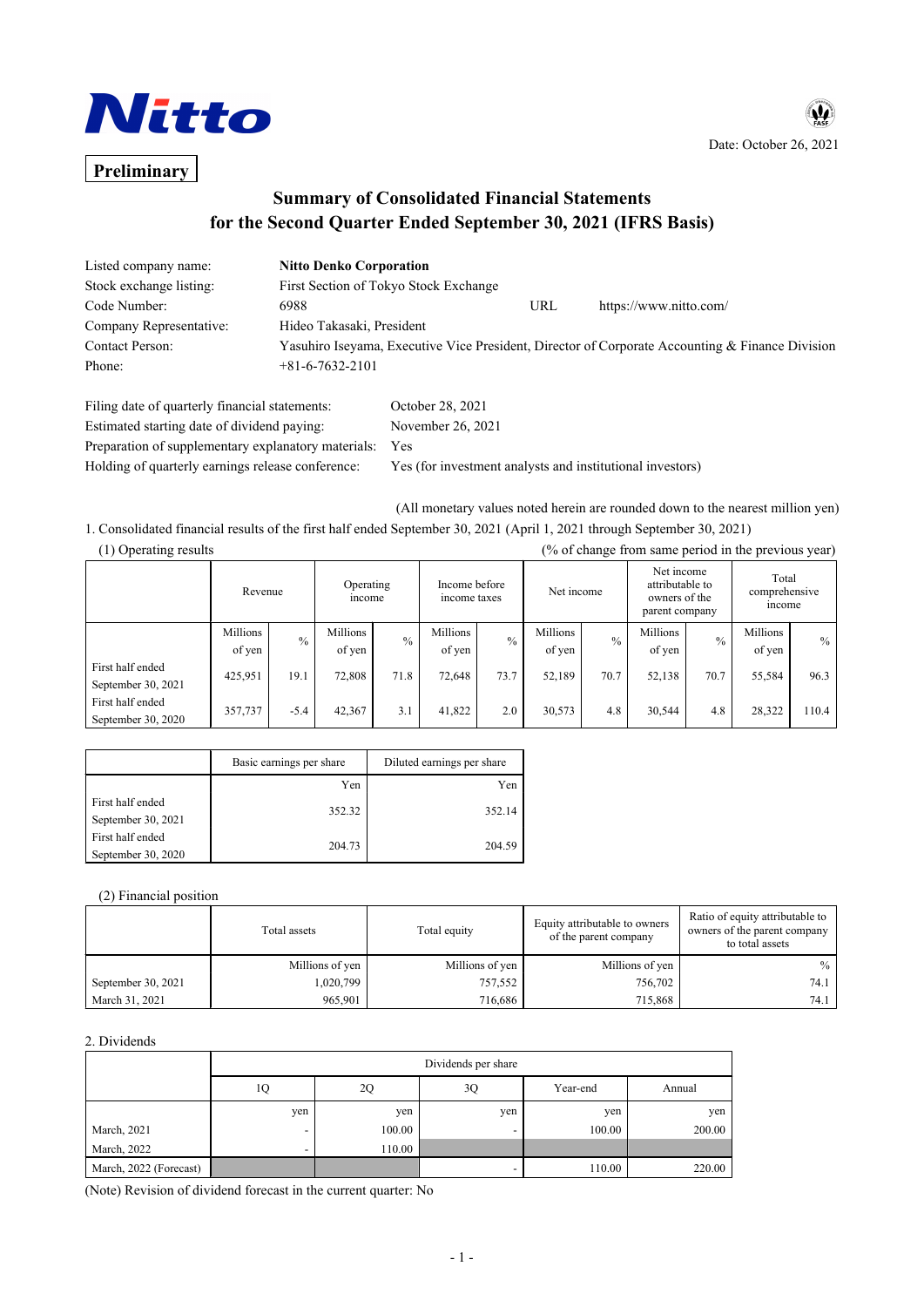3. Forecast for fiscal year ending March 31, 2022 (April 1, 2021 through March 31, 2022)

|        |                    |               |                    |               |                               |               |                    |      |                                                                  |               | (% of change from same period in the previous year) |
|--------|--------------------|---------------|--------------------|---------------|-------------------------------|---------------|--------------------|------|------------------------------------------------------------------|---------------|-----------------------------------------------------|
|        | Revenue            |               | Operating income   |               | Income before<br>income taxes |               | Net income         |      | Net income<br>attributable to<br>owners of the<br>parent company |               | Basic earnings<br>per share                         |
|        | Millions<br>of yen | $\frac{0}{0}$ | Millions<br>of yen | $\frac{0}{0}$ | Millions<br>of yen            | $\frac{0}{0}$ | Millions<br>of ven | $\%$ | Millions<br>of yen                                               | $\frac{0}{0}$ | yen                                                 |
| Annual | 845,000            | 11.0          | 126,000            | 34.3          | 126,000                       | 35.0          | 90,000             | 28.0 | 90,000                                                           | 28.1          | 608.16                                              |

(Note) Revision of consolidated forecast in the current quarter: Yes

#### - Others

- (1) Changes in significant subsidiaries during the second quarter ended September 30, 2021: No
- (2) Changes in accounting policies applied and changes in accounting estimates
	- 1. Changes in accounting policies required by IFRS: No
	- 2. Changes in accounting policies other than the above: No
	- 3. Changes in accounting estimates: No

(3) Number of shares outstanding (Common stock)

- September 30, 2021: 149,758,428 March 31, 2021: 149,758,428 1. Number of shares outstanding at the end of the period (including treasury stock)
- 2. Number of treasury stock at the end of the period

September 30, 2021: 1,756,129 March 31, 2021: 1,792,681

April-September 2021: 147,986,175 April-September 2020: 149,194,091 3. Average number of outstanding shares during the period (cumulative from the beginning of the period)

- These quarterly financial results are not subject to quarterly review procedures by Certified Public Accountants or audit firm.

- Explanations for adequate utilization of the forecast and other special matters

The forward-looking statements shown in this report, including the forecast, are prepared based on information available to the Company and on certain assumptions deemed reasonable as of the issuing date of the report. Consequently, the statements herein do not constitute promises regarding actual results by the Company. Actual results may differ materially from forecasted figures due to various unknown factors.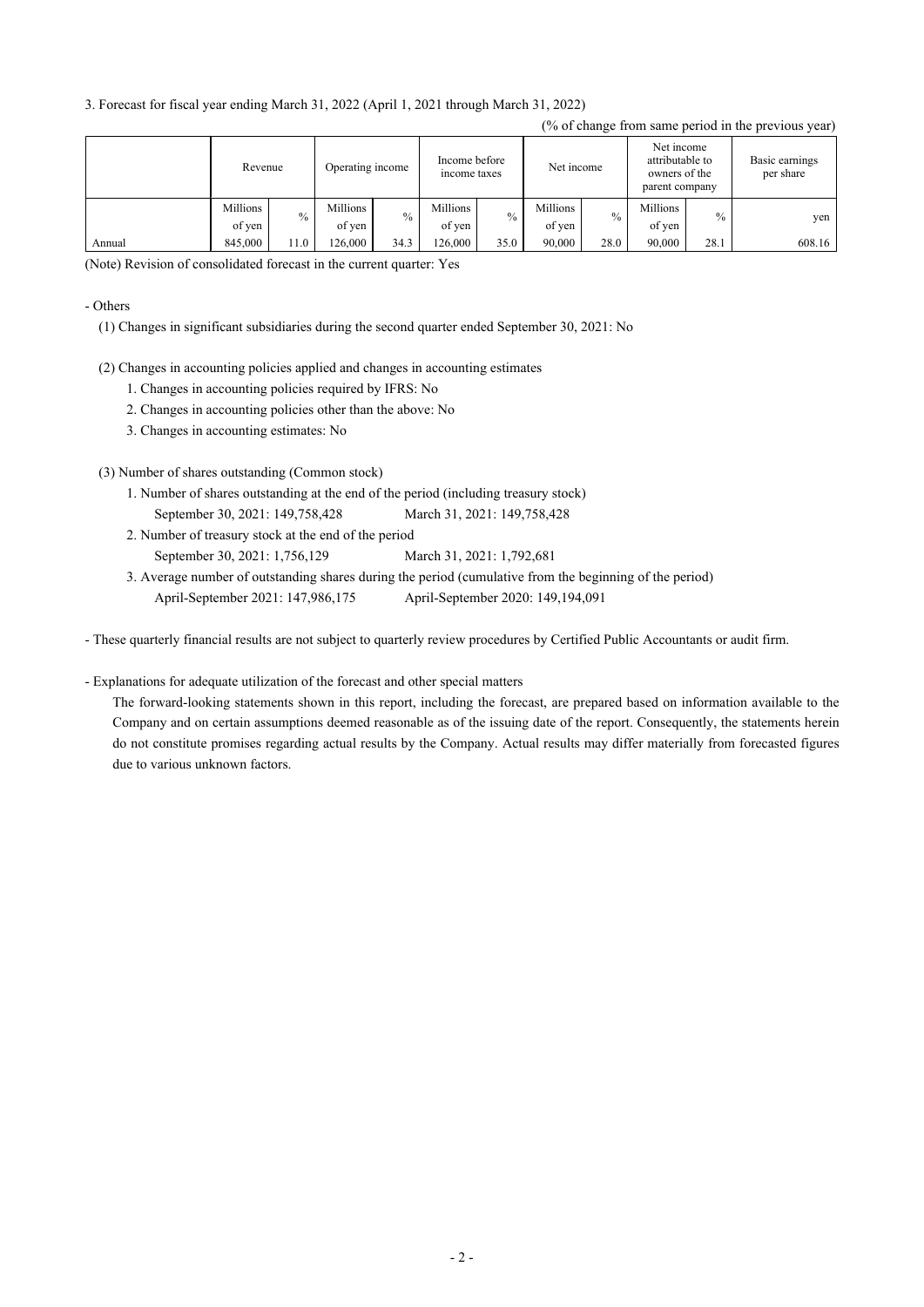|                        |                                   | First half ended September 30, 2020 First half ended September 30, 2021<br>(April 1, 2020)<br>through September 30, 2020) | (April 1, 2021<br>through September 30, 2021) |               |
|------------------------|-----------------------------------|---------------------------------------------------------------------------------------------------------------------------|-----------------------------------------------|---------------|
|                        |                                   | Revenue                                                                                                                   | Revenue                                       | Y-o-Y $(\% )$ |
|                        | Revenue                           | 132,973                                                                                                                   | 165,023                                       | 124.1         |
| <b>Industrial Tape</b> | Operating income                  | 8,471                                                                                                                     | 20,866                                        | 246.3         |
|                        | <b>Information Fine Materials</b> | 183,783                                                                                                                   | 185,076                                       | 100.7         |
|                        | <b>Flexible Printed Circuits</b>  | 23,930                                                                                                                    | 44,897                                        | 187.6         |
| Optronics              | Total                             | 207,714                                                                                                                   | 229,973                                       | 110.7         |
|                        | Operating income                  | 37,768                                                                                                                    | 48,087                                        | 127.3         |
|                        | Revenue                           | 13,799                                                                                                                    | 25,444                                        | 184.4         |
| Life Science           | Operating income                  | $-1,315$                                                                                                                  | 6,384                                         |               |
|                        | Revenue                           | 11,800                                                                                                                    | 13,998                                        | 118.6         |
| Others                 | Operating income                  | $-2,364$                                                                                                                  | $-2,038$                                      |               |
|                        | Revenue                           | $-8,549$                                                                                                                  | $-8,489$                                      |               |
| Corporate/Elimination  | Operating income                  | $-191$                                                                                                                    | $-490$                                        |               |
|                        | Revenue                           | 357,737                                                                                                                   | 425,951                                       | 119.1         |
| Total                  | Operating income                  | 42,367                                                                                                                    | 72,808                                        | 171.8         |

(Note) Previously, Industrial Tape was divided into Functional Base Products and Transportation. However, as a result of changes in the management structure that have been made during the fiscal year 2021, Functional Base Products and Transportation have been integrated and described as Industrial Tape. Such changes have also been reflected in the figures for the first half ended September 30, 2020.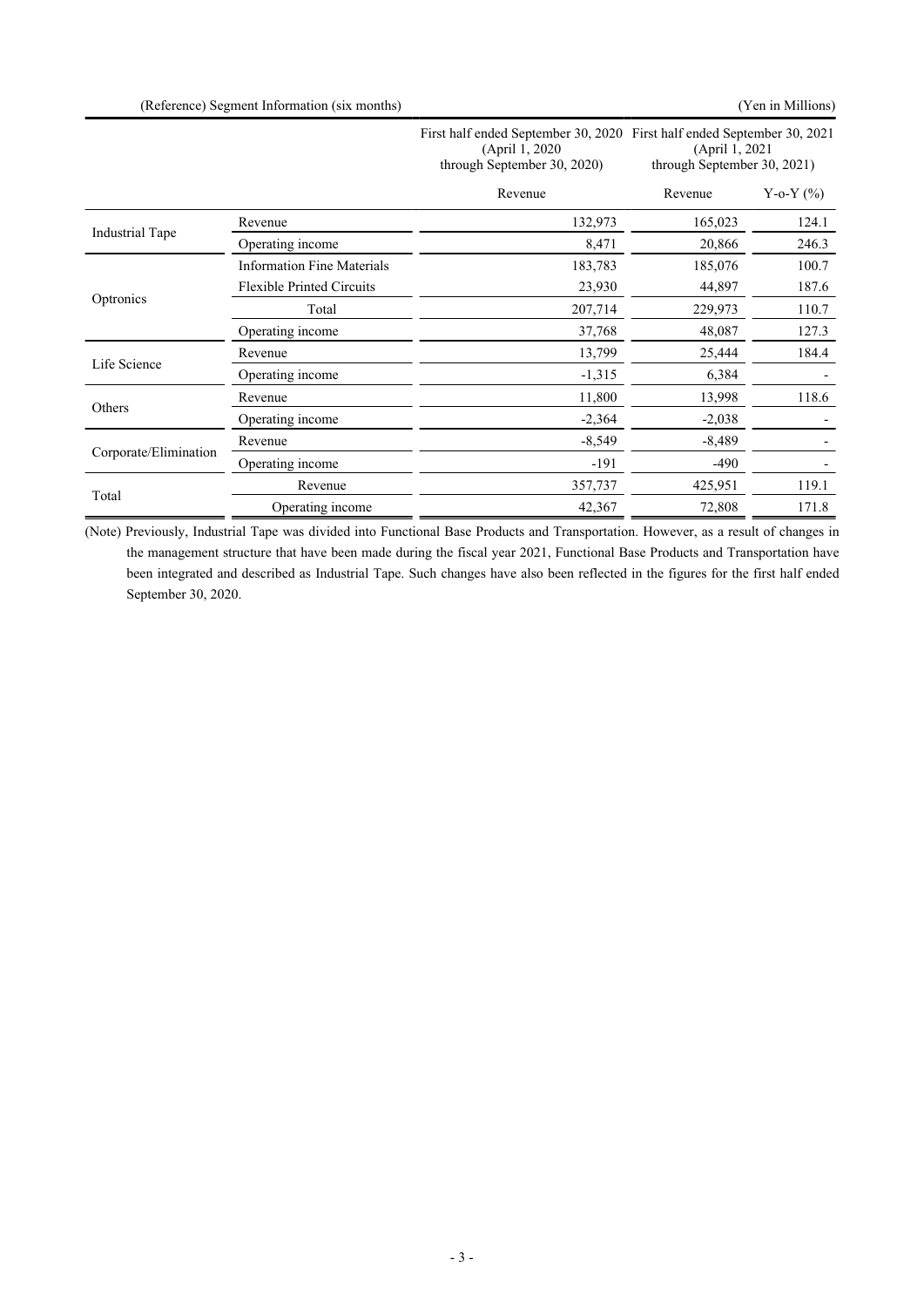|                       | (Reference) Segment Information (three months) |                                                                                             |                                                                                             | (Yen in Millions) |
|-----------------------|------------------------------------------------|---------------------------------------------------------------------------------------------|---------------------------------------------------------------------------------------------|-------------------|
|                       |                                                | Second quarter ended September<br>30, 2020<br>(July 1, 2020)<br>through September 30, 2020) | Second quarter ended September<br>30, 2021<br>(July 1, 2021)<br>through September 30, 2021) |                   |
|                       |                                                | Revenue                                                                                     | Revenue                                                                                     | Y-o-Y $(\% )$     |
|                       | Revenue                                        | 74,439                                                                                      | 82,481                                                                                      | 110.8             |
| Industrial Tape       | Operating income                               | 6,820                                                                                       | 10,148                                                                                      | 148.8             |
|                       | <b>Information Fine Materials</b>              | 98,001                                                                                      | 95,912                                                                                      | 97.9              |
|                       | <b>Flexible Printed Circuits</b>               | 13,539                                                                                      | 27,333                                                                                      | 201.9             |
| Optronics             | Total                                          | 111,541                                                                                     | 123,246                                                                                     | 110.5             |
|                       | Operating income                               | 20,051                                                                                      | 30,771                                                                                      | 153.5             |
|                       | Revenue                                        | 6,755                                                                                       | 13,543                                                                                      | 200.5             |
| Life Science          | Operating income                               | $-797$                                                                                      | 3,270                                                                                       |                   |
| Others                | Revenue                                        | 6,407                                                                                       | 6,960                                                                                       | 108.6             |
|                       | Operating income                               | $-1,342$                                                                                    | $-1,068$                                                                                    |                   |
|                       | Revenue                                        | $-4,716$                                                                                    | $-3,996$                                                                                    |                   |
| Corporate/Elimination | Operating income                               | 193                                                                                         | $-33$                                                                                       |                   |
|                       | Revenue                                        | 194,427                                                                                     | 222,235                                                                                     | 114.3             |
| Total                 | Operating income                               | 24,925                                                                                      | 43,088                                                                                      | 172.9             |

(Note) Previously, Industrial Tape was divided into Functional Base Products and Transportation. However, as a result of changes in the management structure that have been made during the fiscal year 2021, Functional Base Products and Transportation have been integrated and described as Industrial Tape. Such changes have also been reflected in the figures for the second quarter ended September 30, 2020.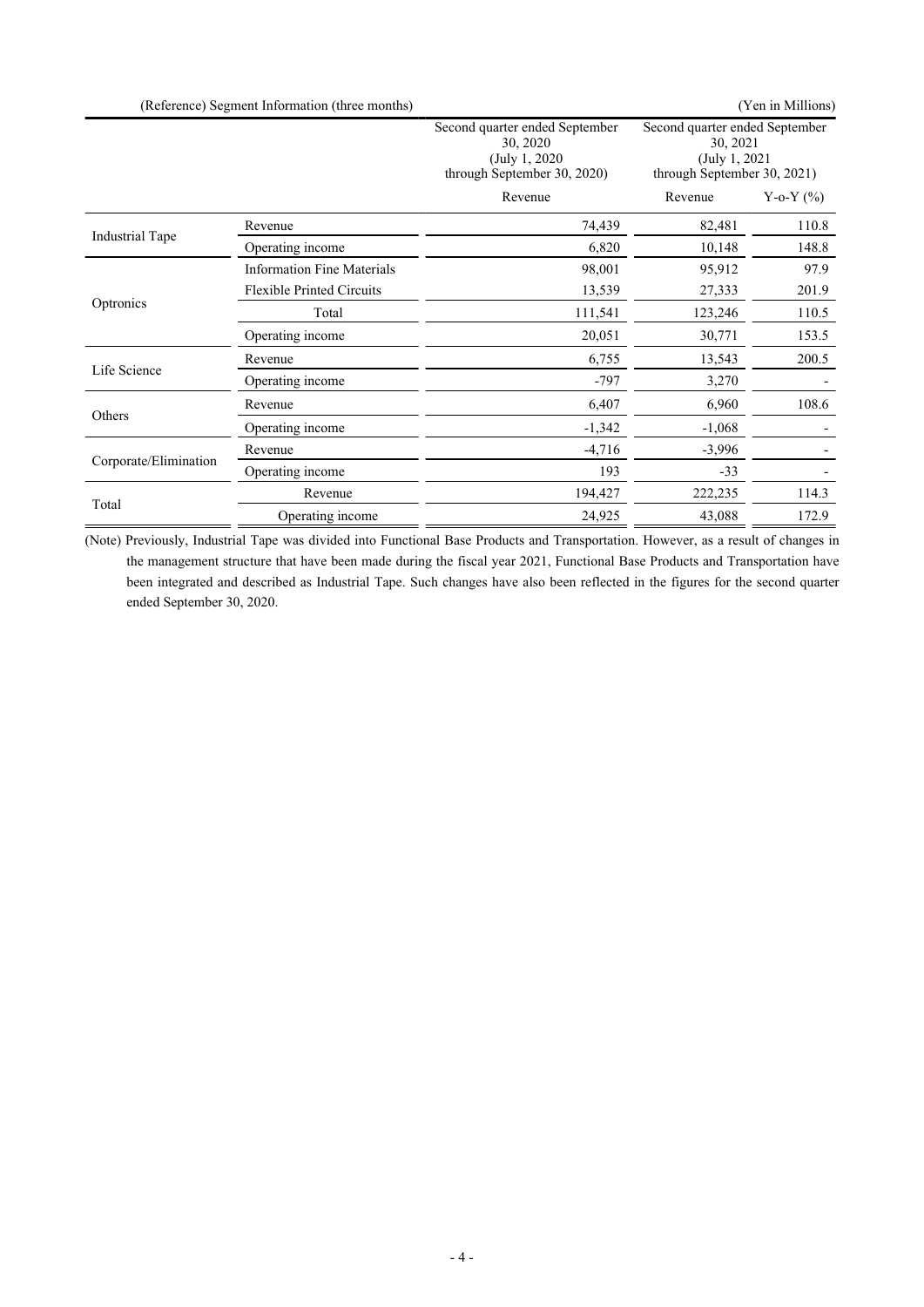## Forecasts of fiscal year ending March 31, 2022

|                        |                                   | Revenue   | Y-o-Y $(\% )$ |
|------------------------|-----------------------------------|-----------|---------------|
|                        | Revenue                           | 332,000   | 111.8         |
| <b>Industrial Tape</b> | Operating income                  | 38,000    | 139.1         |
|                        | <b>Information Fine Materials</b> | 362,000   | 97.1          |
|                        | <b>Flexible Printed Circuits</b>  | 86,000    | 153.4         |
| Optronics              | Total                             | 448,000   | 104.5         |
|                        | Operating income                  | 87,000    | 107.8         |
|                        | Revenue                           | 53,000    | 177.5         |
| Life Science           | Operating income                  | 10,000    |               |
|                        | Revenue                           | 27,000    | 116.0         |
| Others                 | Operating income                  | $-5,000$  |               |
|                        | Revenue                           | $-15,000$ |               |
| Corporate/Elimination  | Operating income                  | $-4,000$  |               |
|                        | Revenue                           | 845,000   | 111.0         |
| Total                  | Operating income                  | 126,000   | 134.3         |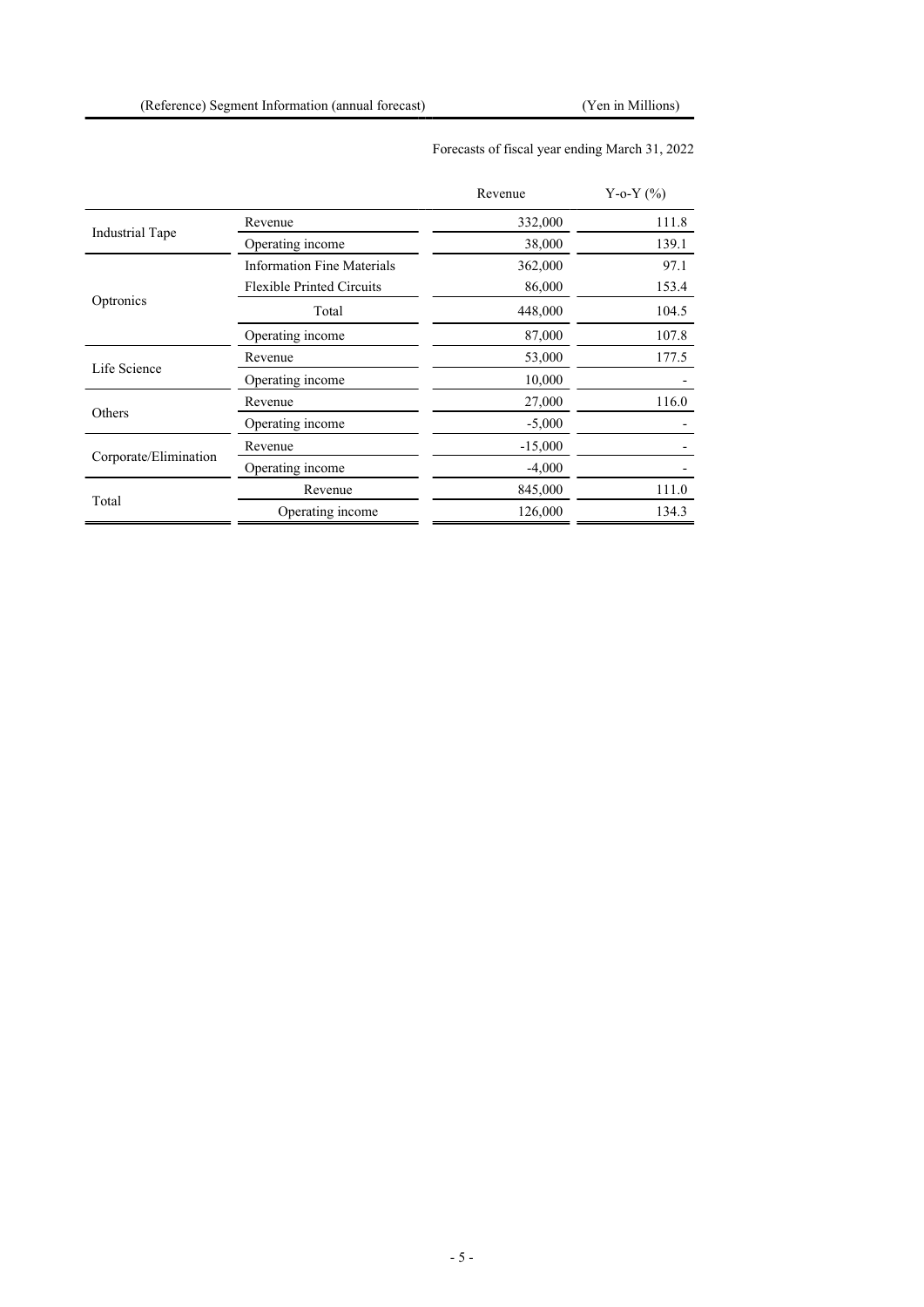## 2. Quarterly Consolidated Financial Statements

(1) Quarterly consolidated statements of financial position

|                                               |                | (Yen in Millions)  |
|-----------------------------------------------|----------------|--------------------|
|                                               | March 31, 2021 | September 30, 2021 |
| (A <sub>s</sub> )                             |                |                    |
| Current assets                                |                |                    |
| Cash and cash equivalents                     | 300,888        | 320,509            |
| Trade and other receivables                   | 182,939        | 194,487            |
| Inventories                                   | 107,668        | 118,499            |
| Other financial assets                        | 1,399          | 1,337              |
| Other current assets                          | 17,121         | 21,167             |
| Total current assets                          | 610,017        | 656,002            |
| Non-current assets                            |                |                    |
| Property, plant and equipment                 | 270,813        | 279,750            |
| Right-of-use assets                           | 14,979         | 13,647             |
| Goodwill                                      | 4,593          | 4,605              |
| Intangible assets                             | 13,620         | 13,629             |
| Investments accounted for using equity method | 392            | 376                |
| Financial assets                              | 10,856         | 11,765             |
| Deferred tax assets                           | 25,951         | 26,336             |
| Other non-current assets                      | 14,676         | 14,685             |
| Total non-current assets                      | 355,884        | 364,797            |
| Total assets                                  | 965,901        | 1,020,799          |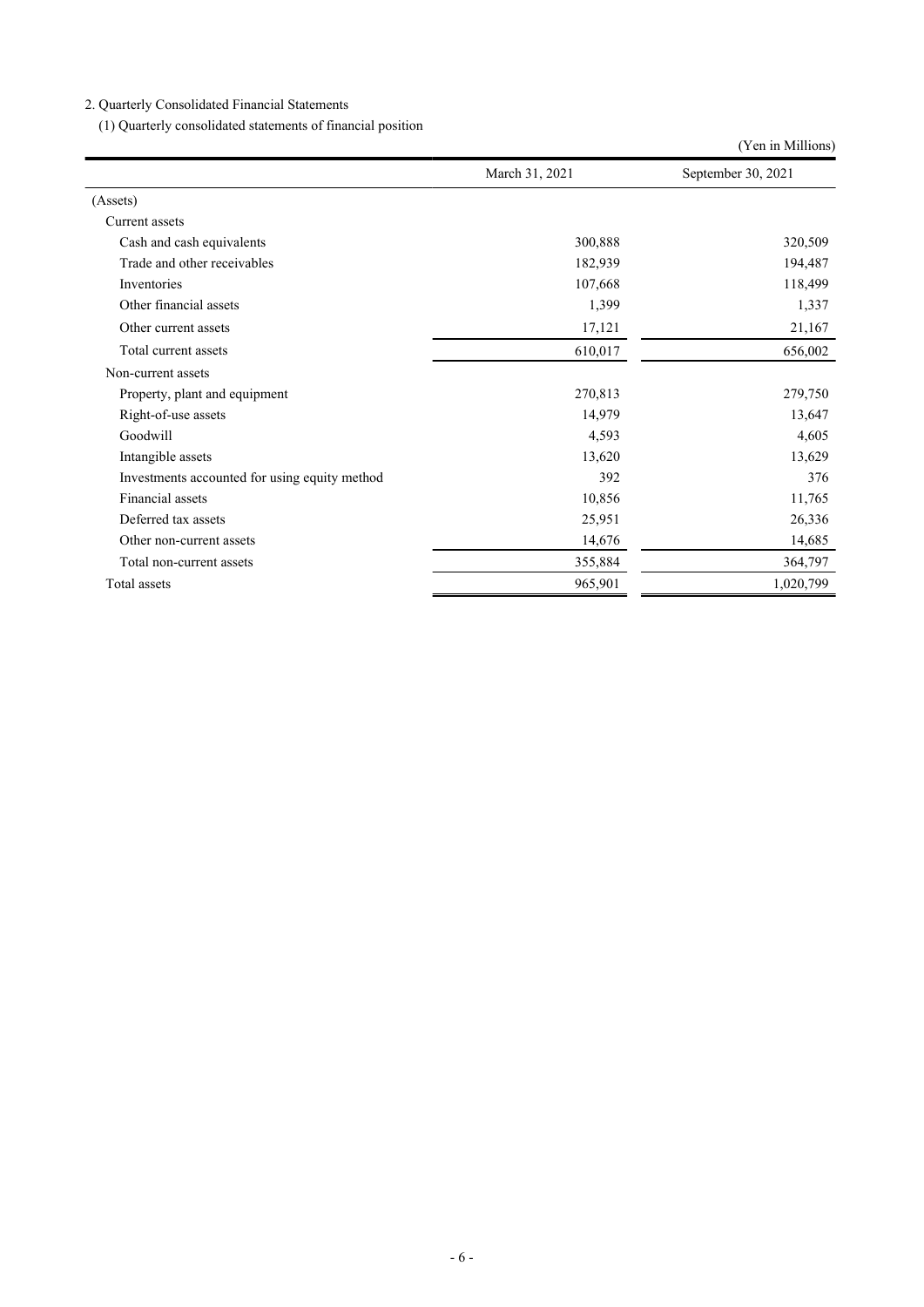|                                                              |                | (Yen in Millions)  |
|--------------------------------------------------------------|----------------|--------------------|
|                                                              | March 31, 2021 | September 30, 2021 |
| Liabilities and equity                                       |                |                    |
| (Liabilities)                                                |                |                    |
| <b>Current liabilities</b>                                   |                |                    |
| Trade and other payables                                     | 100,790        | 103,903            |
| Bonds and borrowings                                         | 545            | 209                |
| Income tax payables                                          | 11,225         | 16,299             |
| Other financial liabilities                                  | 22,834         | 20,792             |
| Other current liabilities                                    | 47,387         | 55,347             |
| Total current liabilities                                    | 182,783        | 196,552            |
| Non-current liabilities                                      |                |                    |
| Other financial liabilities                                  | 17,161         | 16,438             |
| Defined benefit liabilities                                  | 46,754         | 47,712             |
| Deferred tax liabilities                                     | 347            | 269                |
| Other non-current liabilities                                | 2,167          | 2,274              |
| Total non-current liabilities                                | 66,431         | 66,694             |
| <b>Total liabilities</b>                                     | 249,214        | 263,247            |
| (Equity)                                                     |                |                    |
| Equity attributable to owners of the parent company          |                |                    |
| Share capital                                                | 26,783         | 26,783             |
| Capital surplus                                              | 50,070         | 50,056             |
| Retained earnings                                            | 635,916        | 673,259            |
| Treasury stock                                               | $-10,039$      | $-9,834$           |
| Other components of equity                                   | 13,136         | 16,437             |
| Total equity attributable to owners of the parent<br>company | 715,868        | 756,702            |
| Non-controlling interests                                    | 817            | 850                |
| Total equity                                                 | 716,686        | 757,552            |
| Total liabilities and equity                                 | 965,901        | 1,020,799          |
|                                                              |                |                    |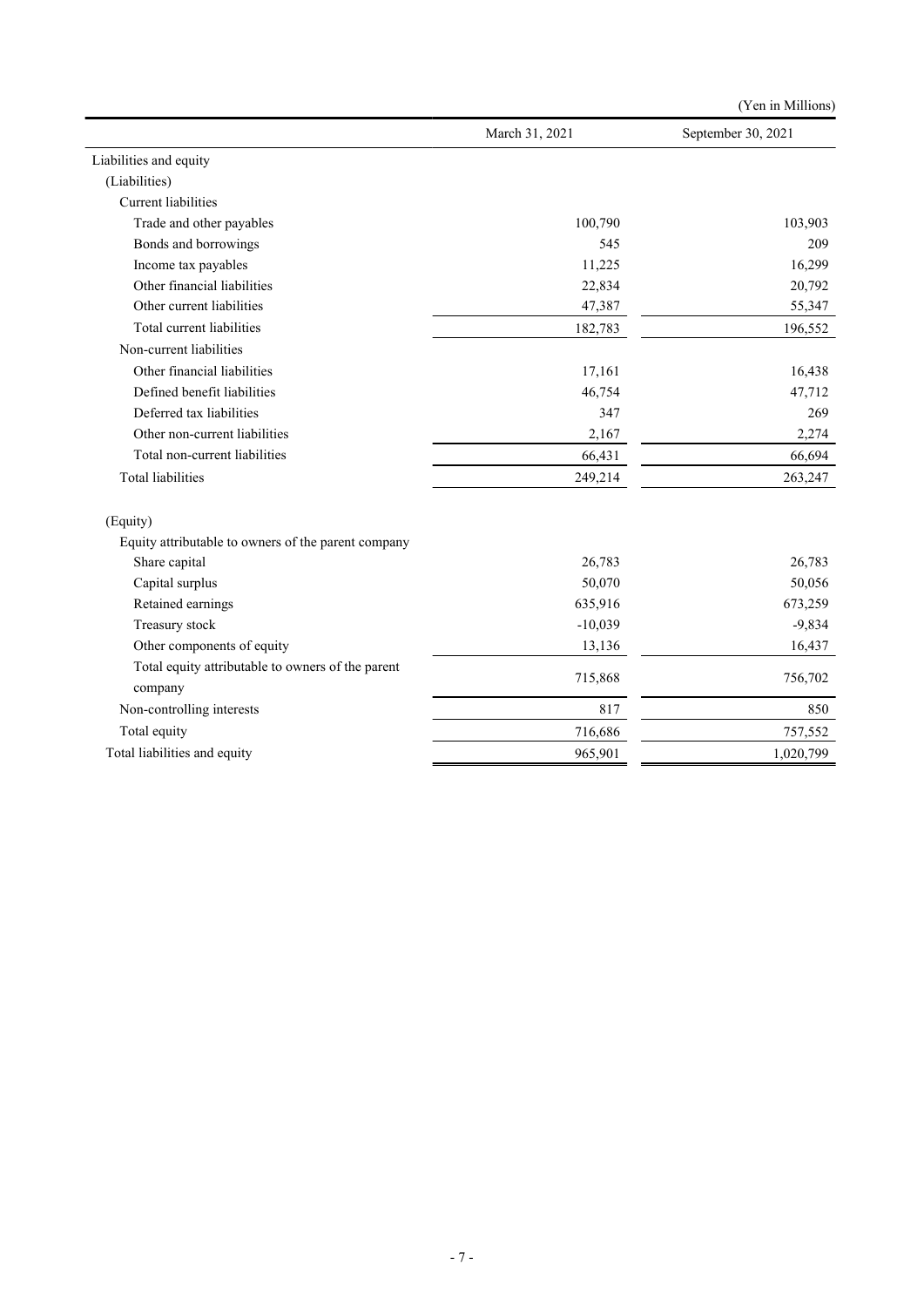(2) Quarterly consolidated statements of income and quarterly consolidated statements of comprehensive income

(Quarterly consolidated statements of income)

|                                                                 |                                                                                      | (Yen in Millions)                                                                    |
|-----------------------------------------------------------------|--------------------------------------------------------------------------------------|--------------------------------------------------------------------------------------|
|                                                                 | First half ended September 30, 2020<br>(April 1, 2020 through<br>September 30, 2020) | First half ended September 30, 2021<br>(April 1, 2021 through<br>September 30, 2021) |
| Revenue                                                         | 357,737                                                                              | 425,951                                                                              |
| Cost of sales                                                   | 247,228                                                                              | 273,837                                                                              |
| Gross profit                                                    | 110,509                                                                              | 152,114                                                                              |
| Selling, general and administrative expenses                    | 50,885                                                                               | 61,536                                                                               |
| Research and development expenses                               | 17,261                                                                               | 18,644                                                                               |
| Other income                                                    | 2,294                                                                                | 2,665                                                                                |
| Other expenses                                                  | 2,289                                                                                | 1,790                                                                                |
| Operating income                                                | 42,367                                                                               | 72,808                                                                               |
| Financial income                                                | 275                                                                                  | 309                                                                                  |
| Financial expenses                                              | 838                                                                                  | 504                                                                                  |
| Equity in profits (losses) of affiliates                        | 16                                                                                   | 34                                                                                   |
| Income before income taxes                                      | 41,822                                                                               | 72,648                                                                               |
| Income tax expenses                                             | 11,248                                                                               | 20,458                                                                               |
| Net income                                                      | 30,573                                                                               | 52,189                                                                               |
| Net income attributable to:                                     |                                                                                      |                                                                                      |
| Owners of the parent company                                    | 30,544                                                                               | 52,138                                                                               |
| Non-controlling interests                                       | 29                                                                                   | 51                                                                                   |
| Total                                                           | 30,573                                                                               | 52,189                                                                               |
| Earnings per share attributable to owners of the parent company |                                                                                      |                                                                                      |
| Basic earnings per share (yen)                                  | 204.73                                                                               | 352.32                                                                               |
| Diluted earnings per share (yen)                                | 204.59                                                                               | 352.14                                                                               |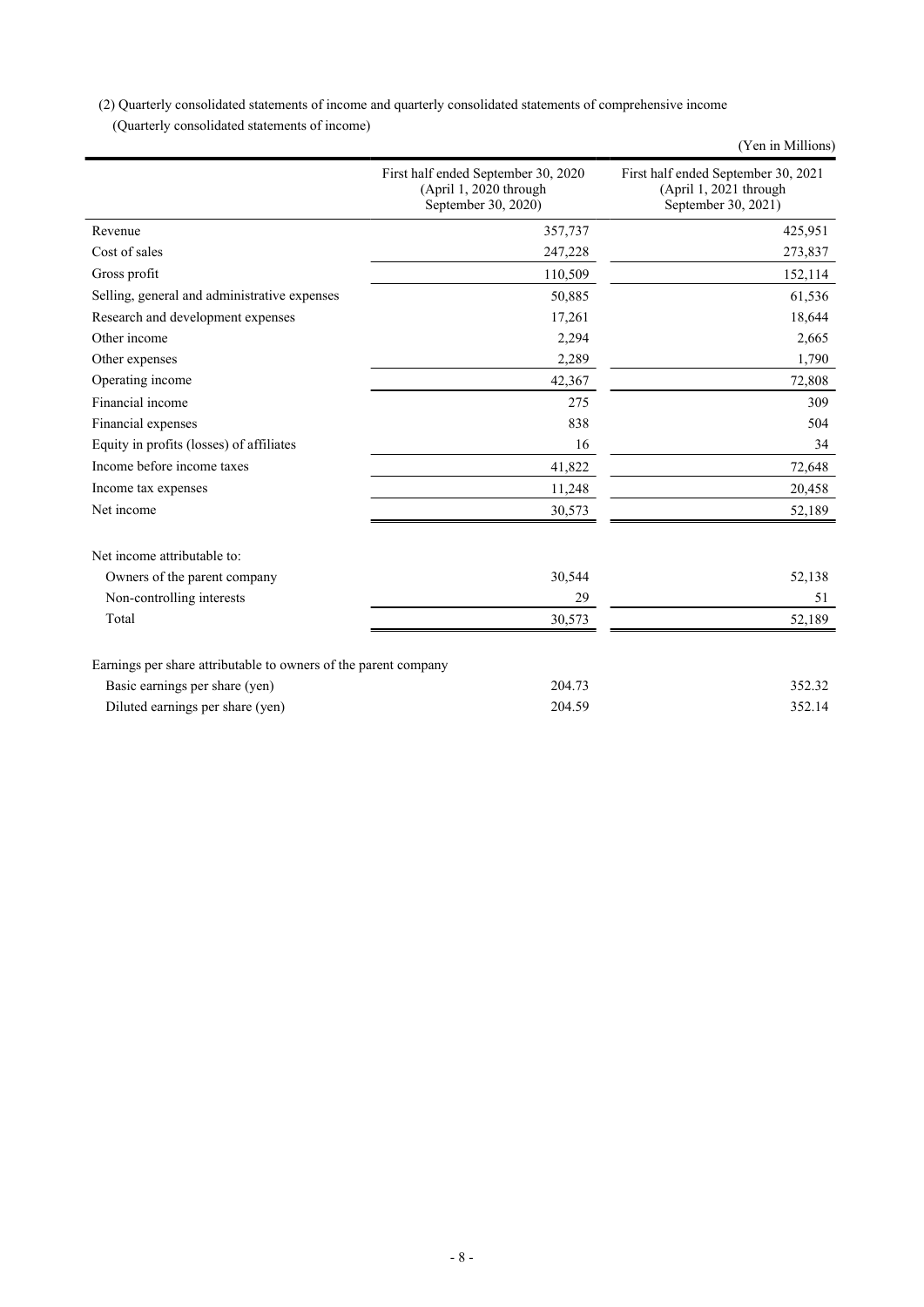(Quarterly consolidated statements of comprehensive income)

(Yen in Millions)

| 30,573<br>Net income<br>Other comprehensive income<br>Items that will not be reclassified to profit or loss<br>Net gain (loss) on financial assets measured at fair<br>244<br>value through other comprehensive income | First half ended September 30, 2021 |
|------------------------------------------------------------------------------------------------------------------------------------------------------------------------------------------------------------------------|-------------------------------------|
|                                                                                                                                                                                                                        | 52,189                              |
|                                                                                                                                                                                                                        |                                     |
|                                                                                                                                                                                                                        |                                     |
|                                                                                                                                                                                                                        | 385                                 |
|                                                                                                                                                                                                                        |                                     |
| Items that will be reclassified to profit or loss                                                                                                                                                                      |                                     |
| Exchange differences on translating foreign operations<br>$-2,491$                                                                                                                                                     | 3,005                               |
| Net gain (loss) in fair value of cash flow hedges<br>$-1$                                                                                                                                                              |                                     |
| Share of other comprehensive income of associates<br>$-2$                                                                                                                                                              |                                     |
| accounted for using equity method                                                                                                                                                                                      | 1                                   |
| Total other comprehensive income<br>$-2,251$                                                                                                                                                                           | 3,394                               |
| Total comprehensive income<br>28,322                                                                                                                                                                                   | 55,584                              |
| Total comprehensive income attributable to:                                                                                                                                                                            |                                     |
| 28,292<br>Owners of the parent company                                                                                                                                                                                 | 55,532                              |
| Non-controlling interests<br>29                                                                                                                                                                                        | 52                                  |
| Total<br>28,322                                                                                                                                                                                                        | 55,584                              |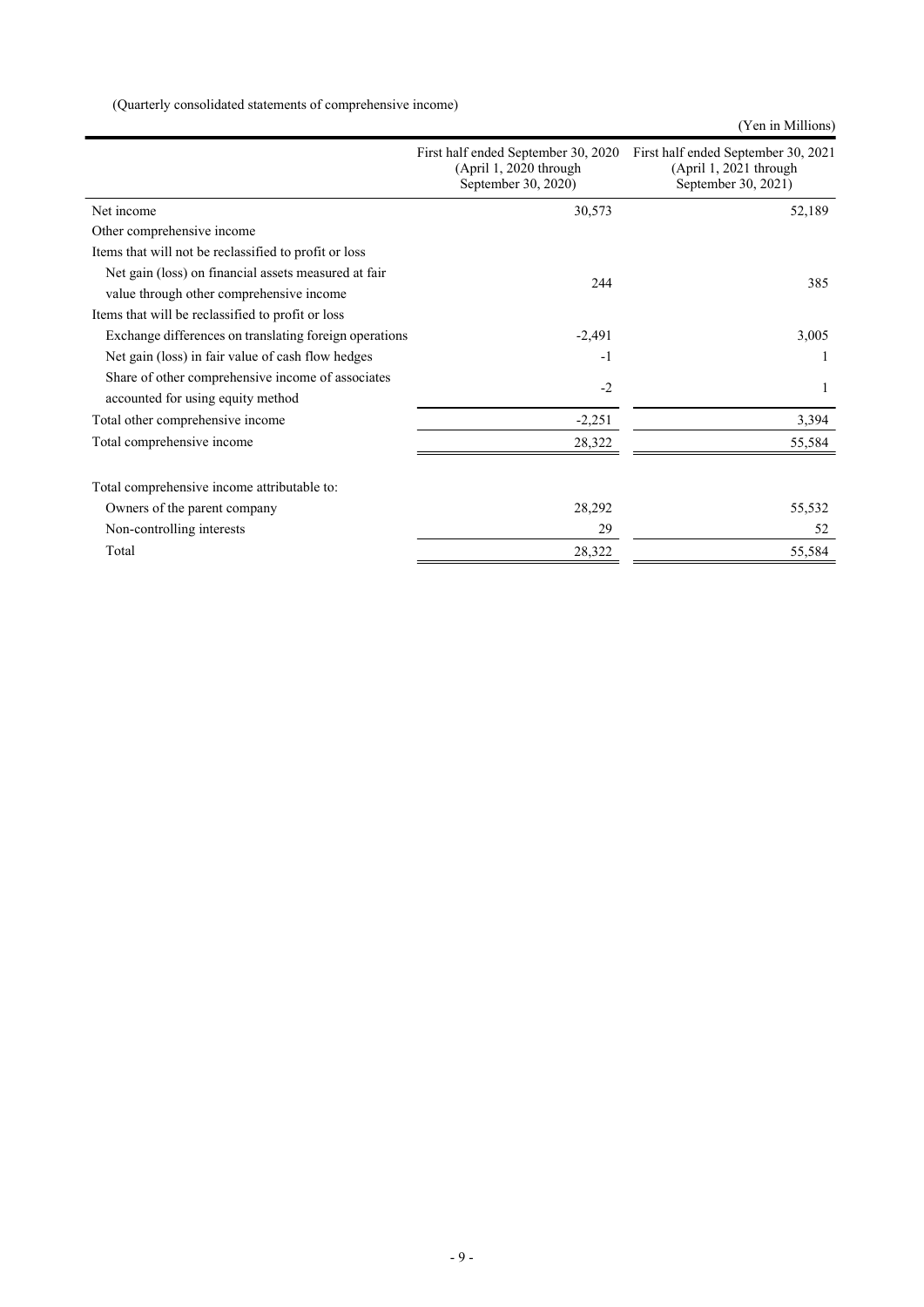### (3) Quarterly consolidated statements of changes in equity

For the first half ended September 30, 2020 (April 1, 2020 through September 30, 2020)

(Yen in Millions)

|                                        | Equity attributable to owners of the parent company |                          |                          |                          |                                  |           |                                  |              |
|----------------------------------------|-----------------------------------------------------|--------------------------|--------------------------|--------------------------|----------------------------------|-----------|----------------------------------|--------------|
|                                        | Share<br>capital                                    | Capital<br>surplus       | Retained<br>earnings     | Treasury<br>stock        | Other<br>components<br>of equity | Total     | Non-<br>controlling<br>interests | Total equity |
| Balance as of April 1,<br>2020         | 26,783                                              | 50,271                   | 643,521                  | $-27,505$                | $-3,624$                         | 689,446   | 757                              | 690,204      |
| Net income                             |                                                     |                          | 30,544                   |                          |                                  | 30,544    | 29                               | 30,573       |
| Other<br>comprehensive<br>income       |                                                     |                          |                          | $\overline{\phantom{a}}$ | $-2,251$                         | $-2,251$  | $\mathbf{0}$                     | $-2,251$     |
| Total comprehensive<br>income          |                                                     | $\overline{\phantom{a}}$ | 30,544                   | $\overline{\phantom{a}}$ | $-2,251$                         | 28,292    | 29                               | 28,322       |
| Share-based<br>payment<br>transactions |                                                     | $-200$                   |                          |                          | $-95$                            | $-296$    |                                  | $-296$       |
| Dividends                              |                                                     | $\overline{\phantom{a}}$ | $-15,391$                |                          |                                  | $-15,391$ | $-22$                            | $-15,414$    |
| Changes in treasury<br>stock           |                                                     | 24                       | $\overline{\phantom{a}}$ | $-32,929$                |                                  | $-32,905$ | $\overline{\phantom{a}}$         | $-32,905$    |
| Total transactions with<br>owners      |                                                     | $-176$                   | $-15,391$                | $-32,929$                | $-95$                            | $-48,593$ | $-22$                            | $-48,616$    |
| Balance as of<br>September 30, 2020    | 26,783                                              | 50,094                   | 658,674                  | $-60,435$                | $-5,972$                         | 669,145   | 764                              | 669,910      |

For the first half ended September 30, 2021 (April 1, 2021 through September 30, 2021)

### (Yen in Millions)

|                                        | Equity attributable to owners of the parent company |                    |                      |                          |                                  |           |                                  |              |
|----------------------------------------|-----------------------------------------------------|--------------------|----------------------|--------------------------|----------------------------------|-----------|----------------------------------|--------------|
|                                        | Share<br>capital                                    | Capital<br>surplus | Retained<br>earnings | Treasury<br>stock        | Other<br>components<br>of equity | Total     | Non-<br>controlling<br>interests | Total equity |
| Balance as of April 1,<br>2021         | 26,783                                              | 50,070             | 635,916              | $-10,039$                | 13,136                           | 715,868   | 817                              | 716,686      |
| Net income                             |                                                     |                    | 52,138               |                          |                                  | 52,138    | 51                               | 52,189       |
| Other<br>comprehensive<br>income       |                                                     |                    |                      | $\overline{\phantom{a}}$ | 3,393                            | 3,393     | 1                                | 3,394        |
| Total comprehensive<br>income          |                                                     |                    | 52,138               |                          | 3,393                            | 55,532    | 52                               | 55,584       |
| Share-based<br>payment<br>transactions |                                                     | $-69$              |                      |                          | $-92$                            | $-161$    |                                  | $-161$       |
| Dividends                              |                                                     |                    | $-14,796$            |                          |                                  | $-14,796$ | $-20$                            | $-14,816$    |
| Changes in treasury<br>stock           |                                                     | 55                 |                      | 204                      |                                  | 259       |                                  | 259          |
| Total transactions with<br>owners      |                                                     | $-14$              | $-14,796$            | 204                      | $-92$                            | $-14,698$ | $-20$                            | $-14,718$    |
| Balance as of<br>September 30, 2021    | 26,783                                              | 50,056             | 673,259              | $-9,834$                 | 16,437                           | 756,702   | 850                              | 757,552      |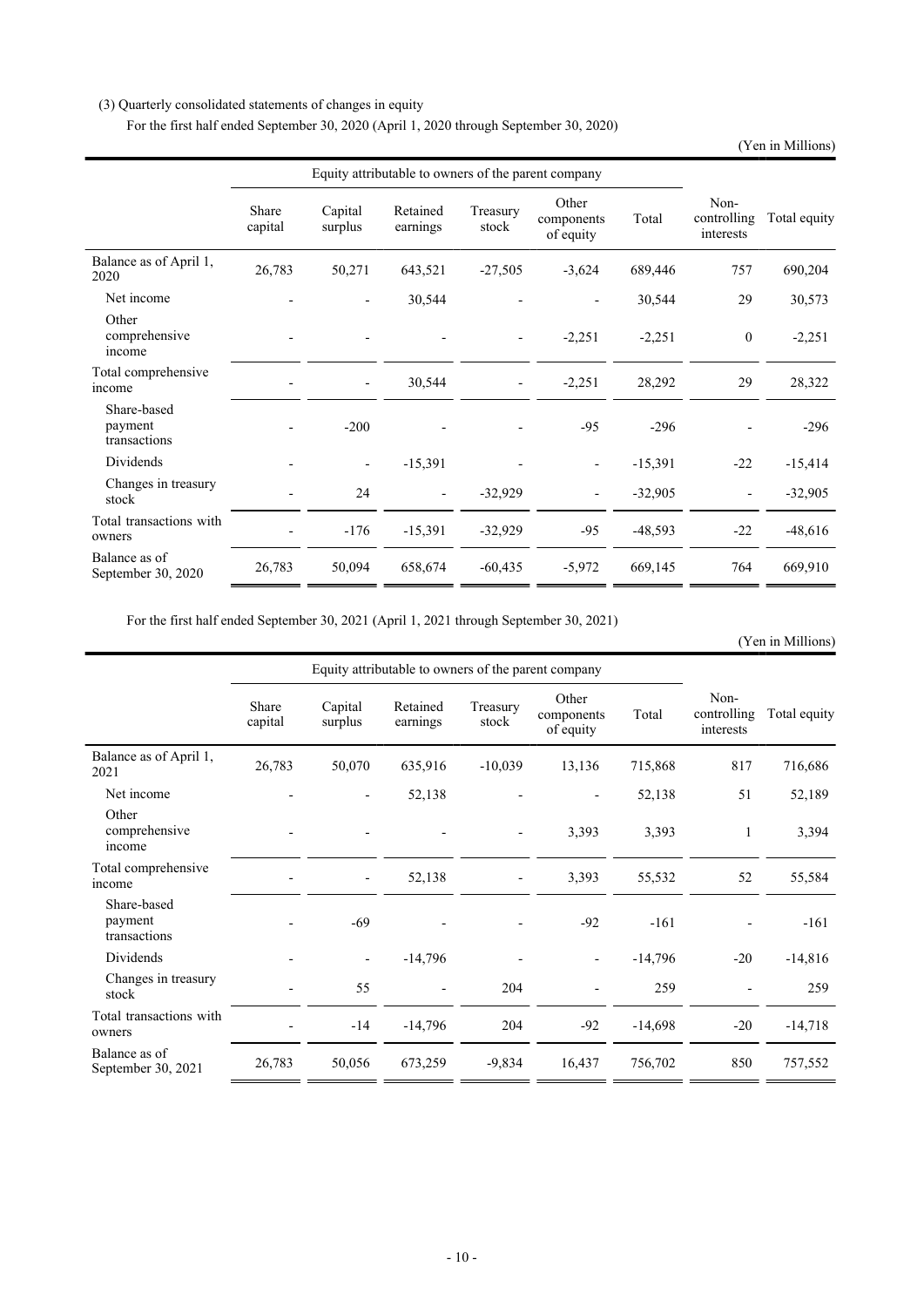## (4) Quarterly consolidated statements of cash flows

|  | (Yen in Millions) |
|--|-------------------|
|  |                   |

|                                                                              | First half ended September 30, 2020<br>(April 1, 2020 through<br>September 30, 2020) | First half ended September 30, 2021<br>(April 1, 2021 through<br>September 30, 2021) |
|------------------------------------------------------------------------------|--------------------------------------------------------------------------------------|--------------------------------------------------------------------------------------|
| Cash flows from operating activities                                         |                                                                                      |                                                                                      |
| Income before income taxes                                                   | 41,822                                                                               | 72,648                                                                               |
| Depreciation and amortization                                                | 23,796                                                                               | 24,458                                                                               |
| Impairment losses                                                            | 112                                                                                  | 130                                                                                  |
| Increase (decrease) in defined benefit liabilities                           | 1,286                                                                                | 1,009                                                                                |
| Decrease (increase) in trade and other receivables                           | $-16,635$                                                                            | $-10,075$                                                                            |
| Decrease (increase) in inventories                                           | 345                                                                                  | $-10,178$                                                                            |
| Increase (decrease) in trade and other payables                              | 3,158                                                                                | 2,553                                                                                |
| Interest and dividend income                                                 | 300                                                                                  | 263                                                                                  |
| Interest expenses paid                                                       | $-324$                                                                               | $-278$                                                                               |
| Income taxes (paid) refunded                                                 | $-12,852$                                                                            | $-15,859$                                                                            |
| Others                                                                       | $-381$                                                                               | 772                                                                                  |
| Net cash provided by (used in) operating activities                          | 40,627                                                                               | 65,442                                                                               |
| Cash flows from investing activities                                         |                                                                                      |                                                                                      |
| Purchase of property, plant and equipment and<br>intangible assets           | $-30,107$                                                                            | $-29,457$                                                                            |
| Proceeds from sale of property, plant and equipment<br>and intangible assets | 120                                                                                  | 255                                                                                  |
| Decrease (increase) in time deposits                                         | 802                                                                                  | 181                                                                                  |
| Purchase of investment securities                                            | $-322$                                                                               | $-582$                                                                               |
| Purchase of shares of subsidiaries and associates                            | $-879$                                                                               | $-109$                                                                               |
| Others                                                                       | -6                                                                                   | 981                                                                                  |
| Net cash provided by (used in) investing activities                          | $-30,392$                                                                            | $-28,729$                                                                            |
| Cash flows from financing activities                                         |                                                                                      |                                                                                      |
| Net increase (decrease) in short-term loans payable                          | 39                                                                                   | $-337$                                                                               |
| Repayment of finance lease obligations                                       | $-2,744$                                                                             | $-2,805$                                                                             |
| Decrease (increase) in treasury stock                                        | $-33,309$                                                                            | $-0$                                                                                 |
| Cash dividends paid                                                          | $-15,391$                                                                            | $-14,796$                                                                            |
| Others                                                                       | $-23$                                                                                | -19                                                                                  |
| Net cash provided by (used in) financing activities                          | $-51,430$                                                                            | $-17,958$                                                                            |
| Effect of exchange rate changes on cash and cash                             |                                                                                      |                                                                                      |
| equivalents                                                                  | $-448$                                                                               | 867                                                                                  |
| Net increase (decrease) in cash and cash equivalents                         | $-41,642$                                                                            | 19,621                                                                               |
| Cash and cash equivalents at the beginning of the period                     | 304,922                                                                              | 300,888                                                                              |
| Cash and cash equivalents at the end of the period                           | 263,280                                                                              | 320,509                                                                              |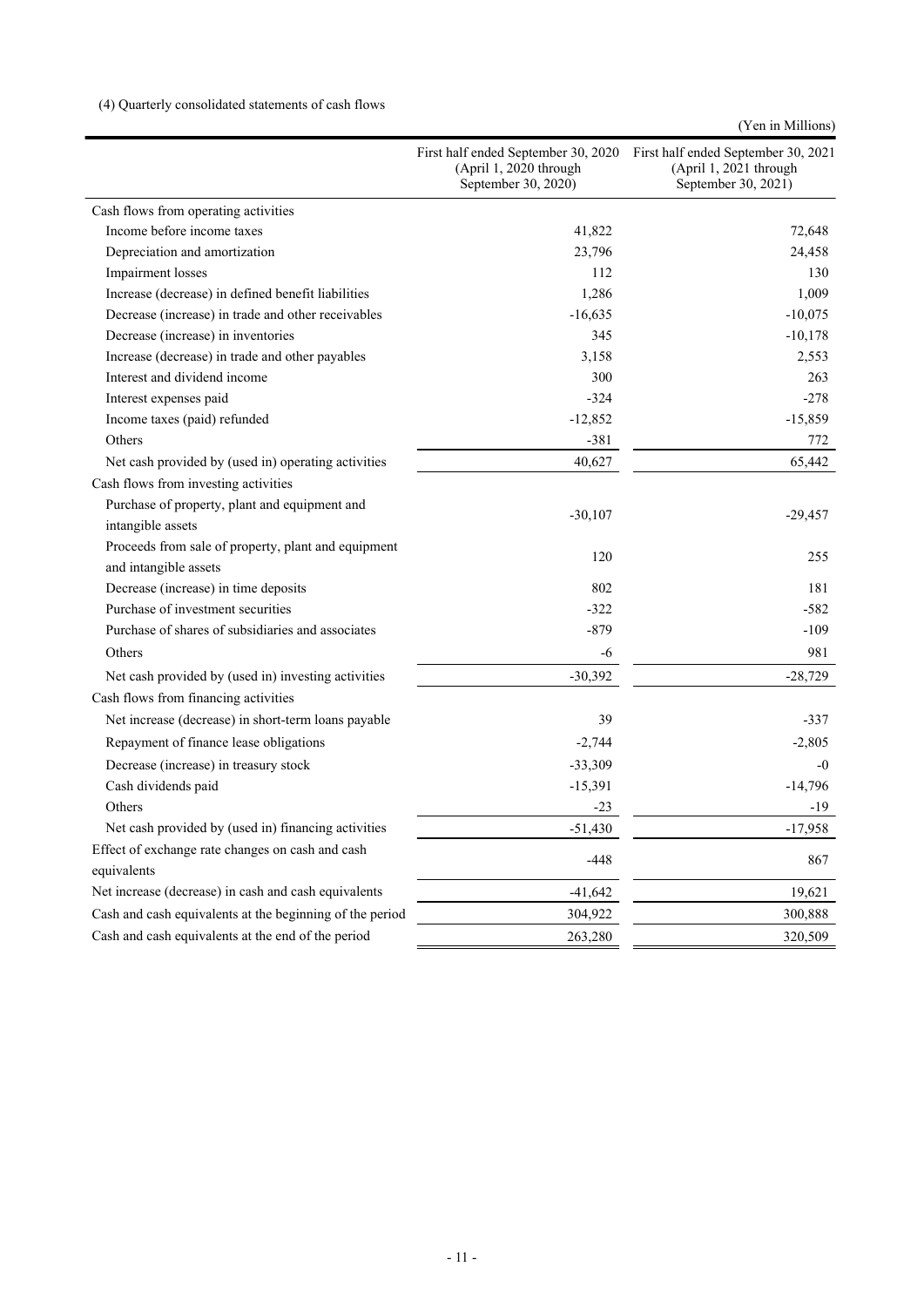### (Segment information)

Information regarding revenue, income or loss by segments

First half ended September 30, 2020 (April 1, 2020 through September 30, 2020)

|                                          |                    |         |                        |          |         |            | (Yen in Millions)                                    |
|------------------------------------------|--------------------|---------|------------------------|----------|---------|------------|------------------------------------------------------|
|                                          | Industrial<br>Tape |         | Optronics Life Science | Others   | Total   | Adjustment | Quarterly<br>consolidated<br>statements of<br>income |
| Revenue from outside customers           | 131,278            | 203,715 | 11,871                 | 10,412   | 357,279 | 458        | 357,737                                              |
| Inter-segment revenue                    | 1,694              | 3,998   | 1,927                  | 1,387    | 9,007   | $-9,007$   |                                                      |
| Total segment revenue                    | 132,973            | 207,714 | 13,799                 | 11,800   | 366,287 | $-8,549$   | 357,737                                              |
| Total operating income (loss)            | 8,471              | 37,768  | $-1,315$               | $-2,364$ | 42,559  | $-191$     | 42,367                                               |
| Financial income                         |                    |         |                        |          |         |            | 275                                                  |
| Financial expenses                       |                    |         |                        |          |         |            | $-838$                                               |
| Equity in profits (losses) of affiliates |                    |         |                        |          |         |            | 16                                                   |
| Income before income taxes               |                    |         |                        |          |         |            | 41,822                                               |

(Note) With the changes in the management structure that have been made during the fiscal year 2021, Functional Base Products and Transportation, both included in the Industrial Tape, have been integrated. Such changes have also been reflected in the figures for the first half ended September 30, 2020.

|  | Major products for each segment |  |  |
|--|---------------------------------|--|--|
|  |                                 |  |  |

| Business segment | Major products                                                                                                                    |
|------------------|-----------------------------------------------------------------------------------------------------------------------------------|
| Industrial Tape  | Functional Base Products (bonding and joining products, protective materials,<br>processing materials, automotive products, etc.) |
| Optronics        | Information Fine Materials, Flexible Printed Circuits                                                                             |
| Life Science     | <b>Medical Products</b>                                                                                                           |
| Others           | Membrane Products, Other Products                                                                                                 |